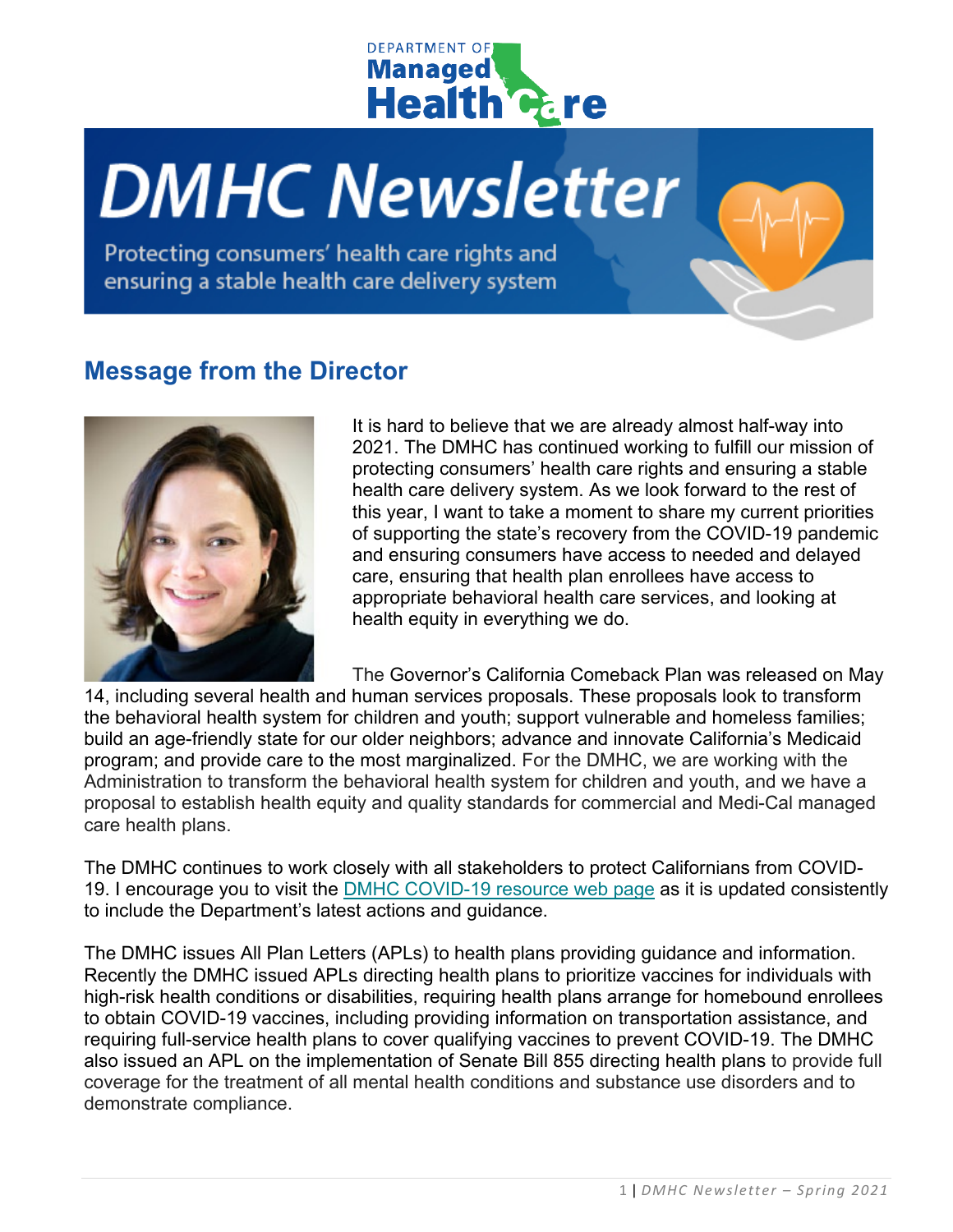The DMHC Help Center continues to be a valuable resource to assist health care consumers in resolving issues with their health plans. If you are having a problem with your health plan, including getting access to care or are being denied treatment, I encourage you to first contact your health plan to file a grievance. If you are dissatisfied with your health plan's response, or if your health plan does not resolve the issue within 30 days, then contact the DMHC Help Center for assistance at 1-888-466-2219 or [www.HealthHelp.ca.gov.](http://www.healthhelp.ca.gov/) If you have an urgent health issue, please immediately contact the DMHC Help Center.

Lastly, I am very happy to announce the California State Senate voted to confirm me on Monday, May 17, 2021 as Director of the DMHC. Earlier in May, I received a unanimous vote of support from the Senate Rules Committee. I am honored to have the Senate's support, and I would also like to thank Governor Newsom and Secretary Ghaly for the opportunity to serve in this role.

I want to acknowledge that leaders are only as good as their team. I am honored to have an amazing leadership team supporting me and a world class team of over 500 staff that share my passion and commitment to ensuring consumers have access to the health care they need. I am humbled by the opportunity to lead them and commit to creating a culture where we celebrate and embrace our diversity, encourage creativity and innovation, to operate with transparency and to put California's diverse consumers at the center of everything we do.

Thank you for your support and continued interest in the DMHC.

Sincerely,

*Mary Watanabe* **Director** California Department of Managed Health Care

# **DMHC COVID-19 Actions**

The DMHC is taking action to protect consumers' health care rights and ensure a stable health care delivery system during the COVID-19 state of emergency. Some of the recent actions the Department has taken to ensure enrollees have access to the care they need is included here below. The DMHC's [COVID-19 resource web page](http://www.dmhc.ca.gov/COVID-19.aspx) includes more information about the Department's actions, including the following consumer fact sheets on coverage options, testing and vaccines.



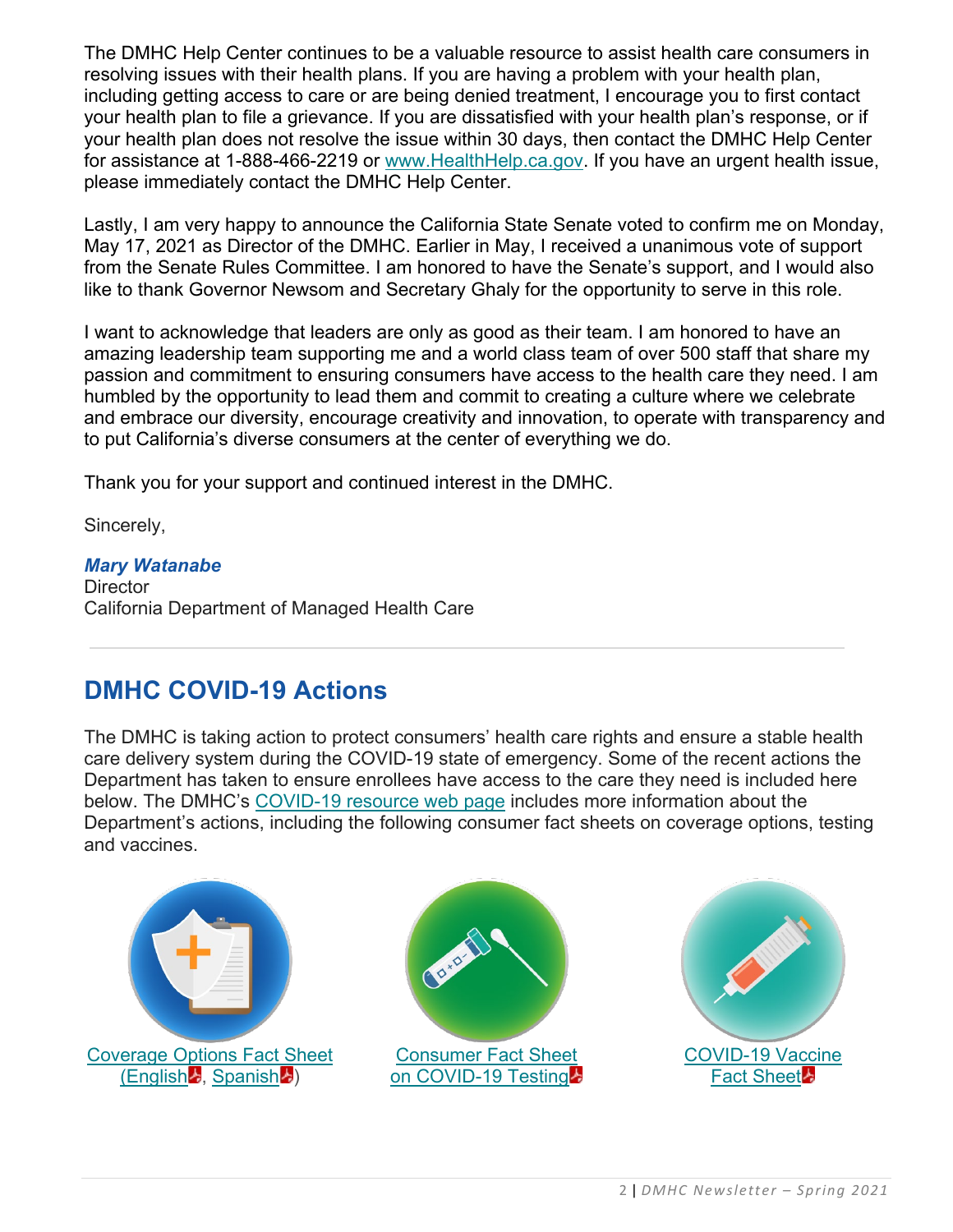#### **COVID-19 Vaccine Prioritization**

Following guidance issued by the California Department of Public Health (CDPH), the DMHC issued an [All Plan Letter](https://www.dmhc.ca.gov/Portals/0/Docs/DO/APL21-012-COVID-19VaccinePrioritization.pdf) (APL) to ensure health plans take all appropriate steps to help enrollees at the very highest risk receive COVID-19 vaccinations in a timely and efficient manner. Health plans should coordinate with their contracted health care providers to engage in outreach to enrollees at the very highest risk to ensure those enrollees are aware they are eligible to receive COVID-19 vaccinations and how the enrollees can obtain vaccinations.

On February 12, 2021, CDPH issued a [Provider Bulletin](https://www.cdph.ca.gov/Programs/CID/DCDC/Pages/COVID-19/Provider-Bulletin-2-12-21.aspx) ("Provider Bulletin") regarding vaccine prioritization for individuals deemed to be at the very highest risk to get very sick from COVID-19 either because the individual has one or more enumerated severe health conditions and/or a developmental or other significant, high-risk disability. On March 11, 2021, the CDPH issued [guidance](https://www.cdph.ca.gov/Programs/CID/DCDC/Pages/COVID-19/vaccine-high-risk-factsheet.aspx) to the public regarding how people at the very highest risk, as described in the Provider Bulletin, can gain access to COVID-19 vaccinations beginning March 15, 2021.

#### **COVID-19 Vaccines for Homebound Enrollees, Transportation Assistance**

Vaccinating individuals who lack transportation or who are homebound is a priority for the state. However, some enrollees may have difficulty accessing the vaccine because they lack transportation to a vaccination site. Other enrollees may not be able to access the vaccine because they are homebound due to a health care condition or a disability. For homebound enrollees, traveling to access a vaccine may be very difficult, not feasible or could jeopardize their life or health. The DMHC issued an [All Plan Letter](https://www.dmhc.ca.gov/Portals/0/Docs/OPL/APL%2021-014%20-%20COVID-19%20Vaccinations%20for%20Homebound%20Enrollees%20(5_3_2021).pdf) (APL) reminding plans they must arrange for vaccines for individuals receiving "home health services," and providing information for enrollees requesting transportation assistance to a vaccination site.

#### **COVID-19 Vaccines**

The DMHC issued an [All Plan Letter](https://dmhc.ca.gov/Portals/0/Docs/OPL/APL%2020-039%20-%20COVID-19%20Vaccine%20Coverage%20(12_11_2020).pdf?ver=2020-12-11-170630-497) (APL) to health plans regulated by the Department requiring full-service health plans cover qualifying vaccines to prevent COVID-19. In compliance with the federal Coronavirus Aid, Relief, and Economic Security (CARES) Act, health plans must cover the administration costs without any enrollee cost-sharing, such as co-pays, co-insurance or deductibles. Additionally, health plans must cover the costs of administering COVID-19 vaccines to health plan enrollees regardless of whether the vaccines are administered by in-network or out-of-network providers during the federally declared COVID-19 public health emergency.

# **State Resources and Information on COVID-19**

Departments throughout the state are working with the Administration to respond to COVID-19 and ensure Californians have the resources they need to stay safe and healthy. As the pandemic evolves, we understand information can change quickly. It is important that you are getting the most up-to-date information from reliable sources.

The DMHC created a web page dedicated to providing guidance in response to COVID-19. The Department is working closely with state and local leaders, health plans, providers and other stakeholders in supporting actions to mitigate the spread and severity of COVID-19. Click the banner below to access the DMHC COVID-19 Response web page.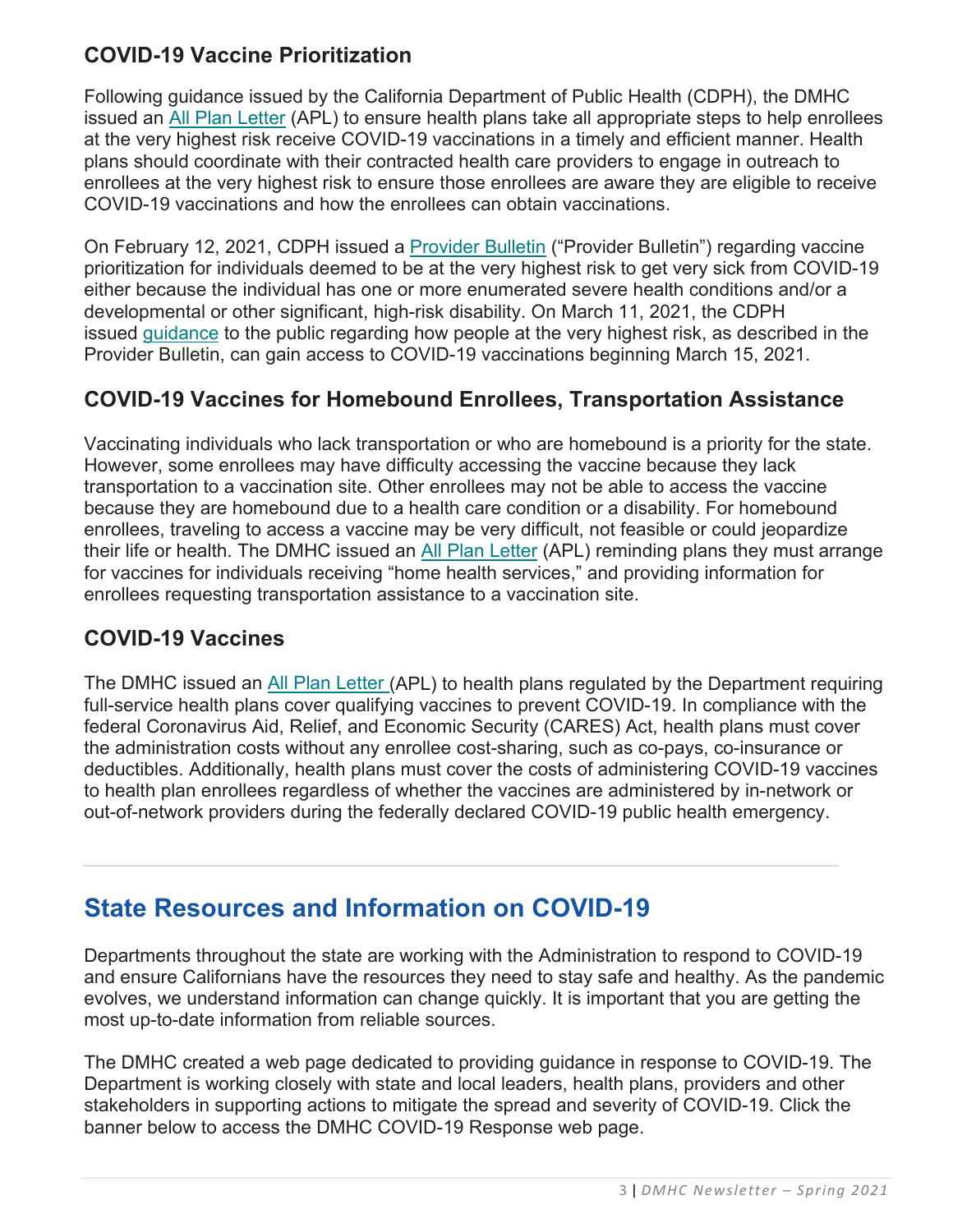# **YOUR ACTIONS SAVE LIVES Mask Up, Keep Your Distance, Get Vaccinated and** Let's Get to ImmUnity!

You can find additional state resources below to stay informed on the latest information and guidance regarding COVID-19.

#### **Additional State Resources:**

- [COVID19.ca.gov](https://covid19.ca.gov/)
- [CDPH COVID-19 Updates](https://www.cdph.ca.gov/Programs/CID/DCDC/Pages/Immunization/ncov2019.aspx)
- [DHCS COVID-19 Response](https://www.dhcs.ca.gov/Pages/DHCS-COVID%E2%80%9119-Response.aspx)

# **Ensuring Health Plans Comply with California's Mental Health and Substance Use Parity Law**

The DMHC issued guidance to ensure health plans comply with amendments made to California's mental health parity law enacted under Senate Bill (SB) 855, authored by Senator Scott Wiener (D-San Francisco) and signed by Governor Gavin Newsom last year.

SB 855 requires commercial health plans and insurers to provide full coverage for the treatment of all mental health conditions and substance use disorders. It also establishes specific standards for what constitutes medically necessary treatment and criteria for the use of clinical guidelines.

This new law applies to all state-regulated health care service plans and insurers that provide hospital, medical, or surgical coverage, and to any entity acting on the plan or insurer's behalf. A health plan cannot limit benefits or coverage for mental health or substance use disorders treatments or services when medically necessary.

The DMHC issued an [All Plan Letter](https://www.dmhc.ca.gov/Portals/0/Docs/DO/APL21-002-SB-855MHSUDCoverage.pdf) to all commercial full-service health plans and specialized health plans offering behavioral health services that are regulated by the Department requiring the plans demonstrate compliance with SB 855. A [fact sheet](https://www.dmhc.ca.gov/Portals/0/Docs/DO/MentalHealthFactSheet.pdf) is also available to help health plan enrollees understand the changes under SB 855.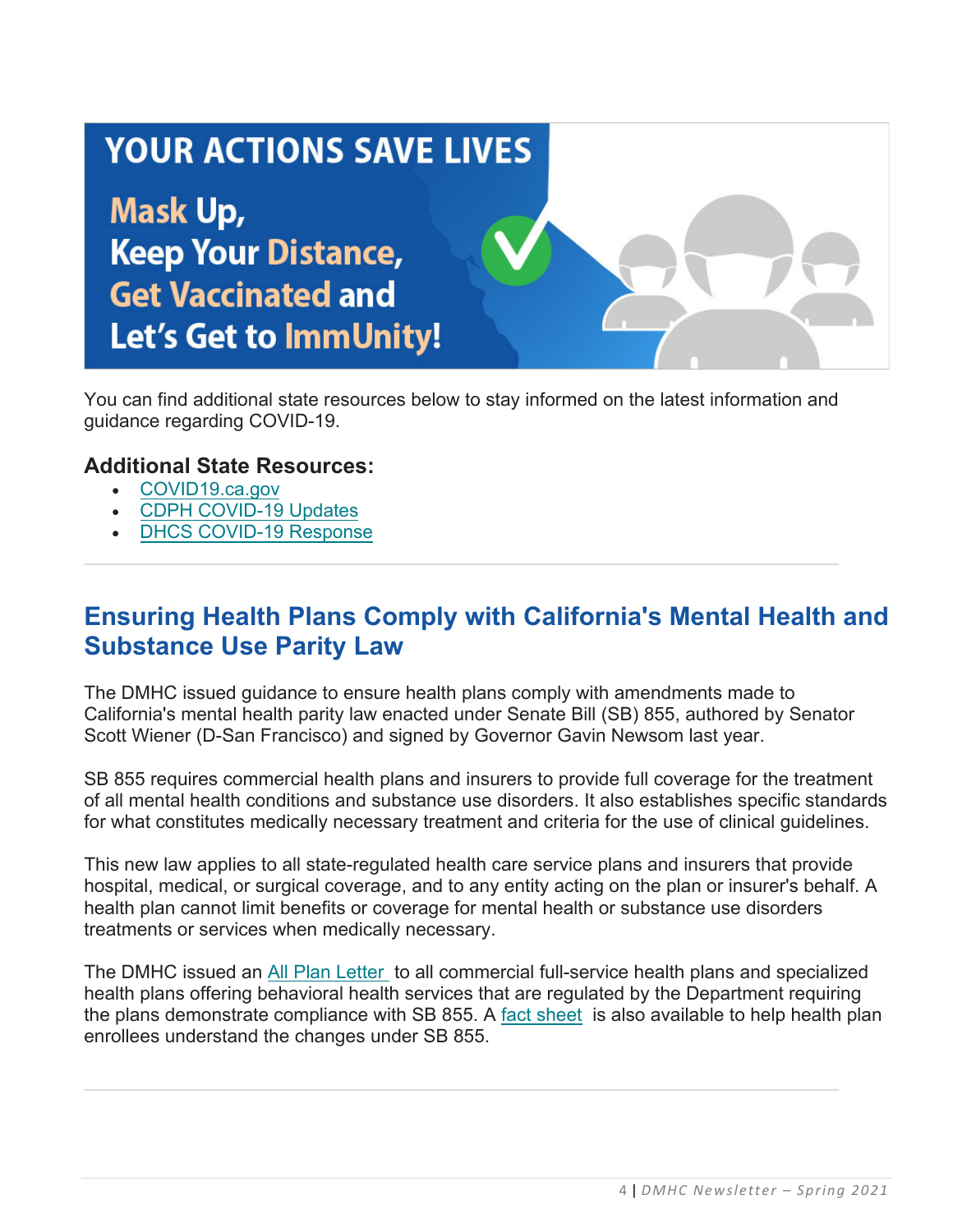#### **Large Group Aggregate Rates and Prescription Drug Cost Transparency**

The DMHC issued the Large Group Aggregate Rates [and Prescription Drug Cost Transparency](https://www.dmhc.ca.gov/Portals/0/Docs/DO/LargeGroupAggregateRatesAndPrescriptionDrugCostsReportForMeasurementYear2020.pdf) report for 2020. The report summarizes the large group aggregate rate information and analyzes the impact of the cost of prescription drugs on health plan premiums in the large group market for measurement year 2020, including comparisons over the course of five reported years. Twentythree health plans submitted large group aggregate rate and prescription drug cost information.

Generally, from 2016 to 2020, the annual average rate increases for the large group market have remained relatively consistent averaging around 4% each year. A comparison of these average rate increases to those of Covered California and CalPERS shows that the annual average rate increases for the large group market have ranged from 3.5% to 5.5%, compared to Covered California which ranged from 0.5% to 21.1% and CalPERS ranged from 1.1% to 7.7%.

Prescription drug costs, net of manufacturer rebates, accounted for 13.3% of total health care premiums in 2020, a slight decrease from 13.6% in 2019. Medical expenses made up 71.9%, or \$365.12, of total health plan premiums on a PMPM basis. Medical expenses increased by 1.2% since 2019, a lower rate increase than prescription drug expenses, which increased by 1.7%.

Health plans first submitted their large group aggregate rate information in October 2016. The DMHC held its first public meeting on large group aggregate rates in February 2017.

# **Health Plans' Prescription Drug Costs Increased \$1 Billion since 2017**

The DMHC released [the Prescription Drug Cost Transparency Report for Measurement Year](https://www.dmhc.ca.gov/Portals/0/Docs/DO/2019SB17PrescriptionDrugTransparencyReport.pdf) [2019](https://www.dmhc.ca.gov/Portals/0/Docs/DO/2019SB17PrescriptionDrugTransparencyReport.pdf) at the end of 2020. The report looks at the impact of the cost of prescription drugs on health plan premiums and compares this data over three reporting years: 2017, 2018, and 2019. Among other findings, the report reveals that health plans paid an increase of \$1 billion on prescription drugs since 2017, including an increase of \$600 million in 2019.

The DMHC considered the total volume of prescription drugs covered by health plans and the total cost paid by health plans for those drugs. Additionally, the Department analyzed how the 25 most frequently prescribed drugs, the 25 most costly drugs, and the 25 drugs with the highest year-over-year increase in total annual spending impacted health plan premiums.

# **Timely Access Report for Measurement Year 2019**

Providing timely access to health care services is among a health plan's fundamental duties to its enrollees. DMHC's Timely Access Report summarizes provider appointment availability data health plans submitted to the Department.

The [Timely Access Report for Measurement Year](https://www.dmhc.ca.gov/Portals/0/Docs/OPM/2019TAR.pdf) 2019 is now available on the DMHC website.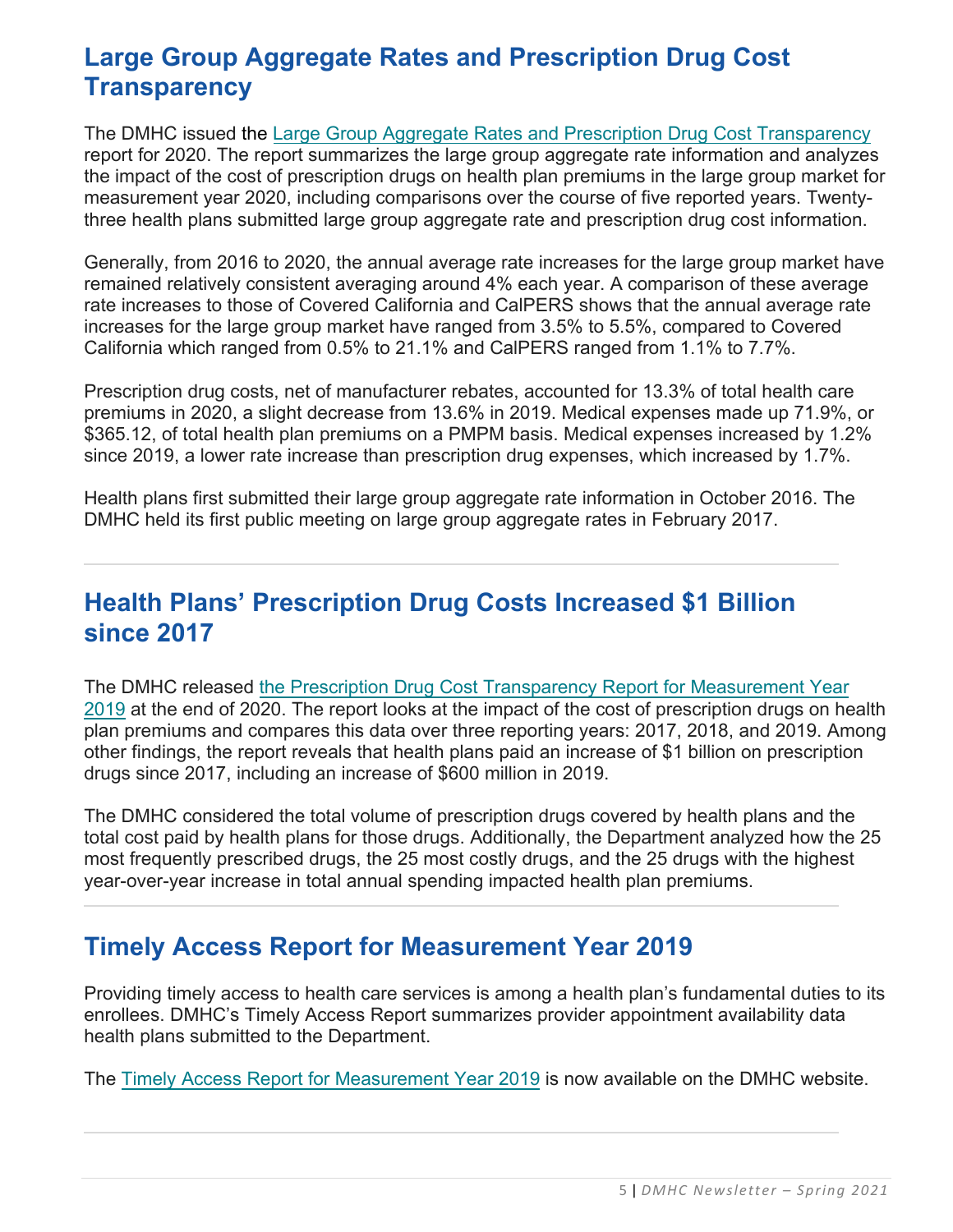# **Regulation Update**

#### **COVID-19 Emergency Regulation**

This regulation classified COVID-19 testing as medically necessary urgent care for essential workers. The regulation specified, during the state of emergency declared by the Governor, that COVID-19 diagnostic testing was a medically necessary basic health care services for all essential workers, as defined. The regulation also sought to prevent delays in testing and claims payment related to COVID-19 testing. The DMHC emergency regulation regarding COVID-19 diagnostic testing took effect on July 17, 2020, and lapsed on May 15, 2021. The DMHC determined it was unnecessary to extend the regulation, due to broadened federal guidance regarding COVID-19 testing. That federal guidance requires health plans to cover all COVID-19 diagnostic testing regardless of whether the enrollee is an essential worker and regardless of whether the enrollee has symptoms of COVID-19 or exposure to someone with COVID-19.

#### **Timely Access to Non-Emergency Health Care Services**

The purpose of this regulation is to clarify and make specific the standardized methodology for how health plans report timely access to care requirements and annual network requirements to the DMHC. This regulation will help the DMHC ensure health plans are meeting timely access to care requirements, and allow for meaningful comparisons of timely access to care information across health plans. The regulation was submitted to the Office of Administrative Law in June, the first comment period closed on July 27, 2020, the second comment period closed on January 21, 2021, and the third comment period closed on May 3, 2021. The DMHC programs are now reviewing recent public comments and finalizing the regulation package.

#### **Conflict of Interest Regulation**

California law requires state and local agencies to adopt and promulgate conflict of interest codes. This regulation will update the DMHC's conflict of interest code. It identifies the positions within the DMHC that are required to file a Form 700. The Form 700 provides transparency and ensures accountability of elected officials and public employees who may have influences over government decisions. The FPPC approved our Conflict of Interest Code Amendment on November 12, 2020 and OAL processed our submission to File & Print the regulation on March 3, 2021.

# **DMHC Help Center**

The DMHC Help Center educates consumers about their health care rights, resolves consumer complaints, helps consumers navigate and understand their coverage and ensures access to appropriate health care services.

If a consumer is experiencing an issue with their health plan or is having difficulty accessing care, they can file a grievance with their plan. If they are not satisfied with their health plan's resolution of the grievance or have been in the grievance process for 30 days, they should contact the DMHC Help Center for assistance at 1-888-466-2219 or online at [www.HealthHelp.ca.gov.](http://www.healthhelp.ca.gov/)

If a health plan denies, changes or delays a consumer's request for medical services, denies payment for emergency treatment or refuses to cover experimental or investigational treatment, the health plan enrollee can apply for an Independent Medical Review (IMR). Doctors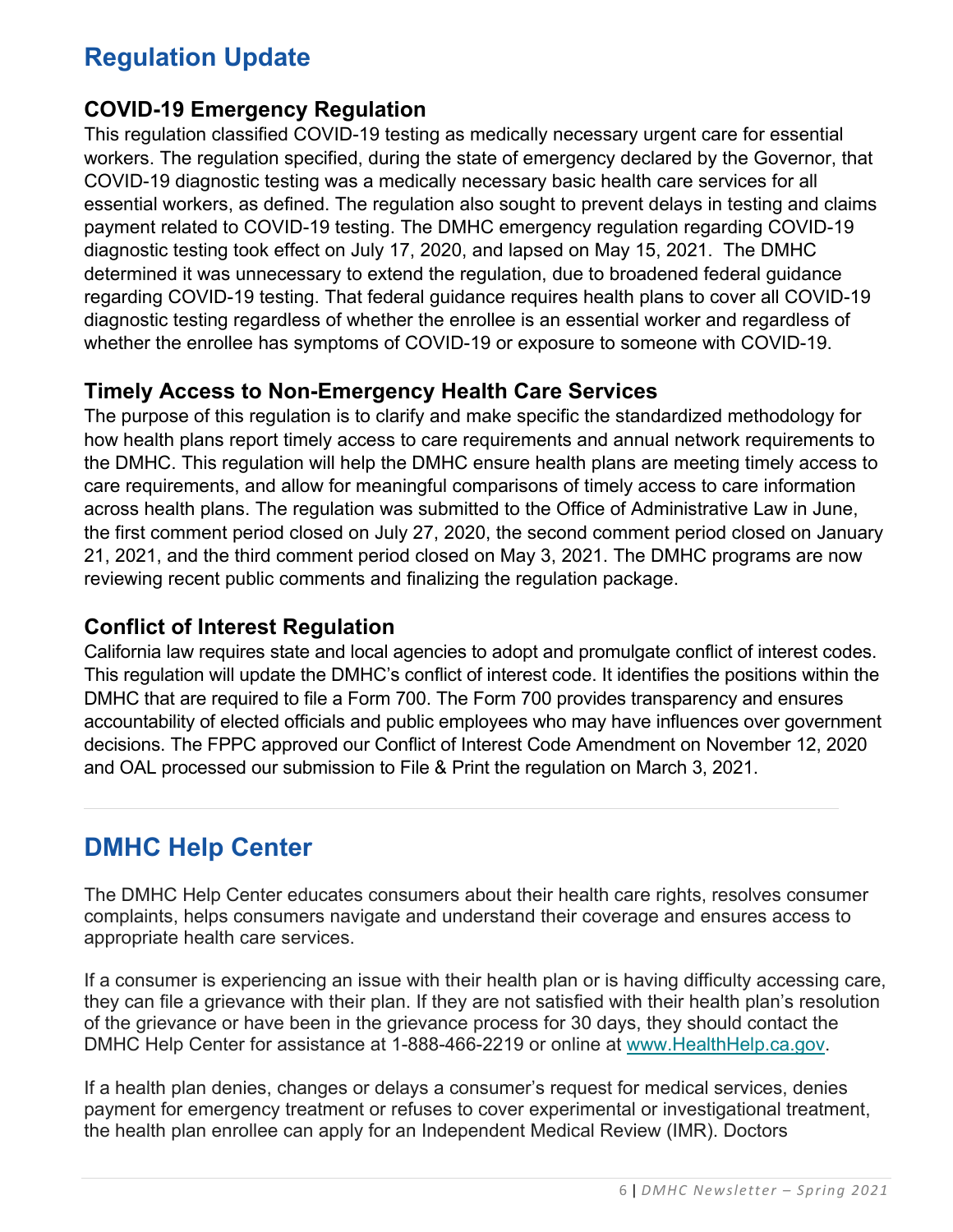independent of the health plan review the case, and the health plan must follow the determination. Approximately 60% of consumers who file an IMR with the DMHC receive their requested service or treatment from their health plan. For more information, please visit [www.HealthHelp.ca.gov.](http://www.healthhelp.ca.gov/)

# **DMHC Career Opportunities**

The DMHC is always seeking smart, talented and enthusiastic people to join our team. More information about careers with the DMHC is located on the [CalCareers website.](https://jobs.ca.gov/CalHRPublic/Search/JobSearchResults.aspx#depid=261)

# **DMHC Web Banners**

The DMHC created the following web banners to help raise consumer awareness and utilization of the DMHC Help Center. The DMHC Help Center:

- Works with health care consumers to resolve coverage issues and other complaints regarding their health plans.
- Administers the Independent Medical Review (IMR) Program, providing health care consumers an independent, external review when their health plan denies a treatment or service. Approximately 60% of consumers receive the treatment or service requested through the IMR program.
- Helps consumers understand their health care rights.
- Provides all services for FREE in all languages.

If your organization is interested in hosting the DMHC web banners on your website, please email [stakeholder@dmhc.ca.gov.](mailto:stakeholder@dmhc.ca.gov) The web banners are also available in additional languages including Spanish.